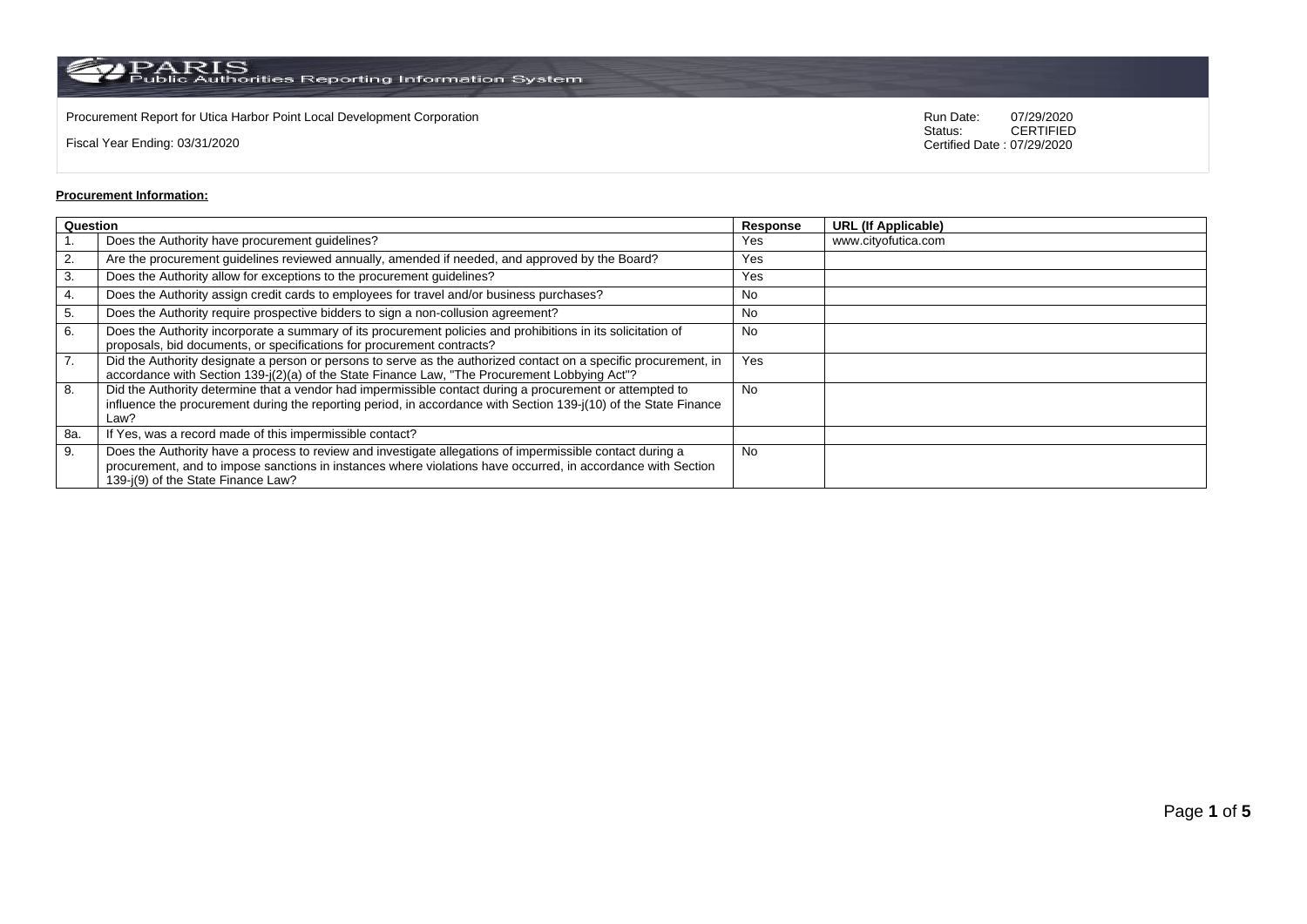$\rm PARS$  PARIS<br>Public Authorities Reporting Information System

Procurement Report for Utica Harbor Point Local Development Corporation **Run Date:** 07/29/2020<br>Status: CERTIFIED

Fiscal Year Ending: 03/31/2020

CERTIFIED Certified Date : 07/29/2020

## **Procurement Transactions Listing:**

| $\mathbf{1}$<br><b>Vendor Name</b>                                            | Bonadio & Co.                            | <b>Address Line1</b>              | 7936 Seneca Turnpike |
|-------------------------------------------------------------------------------|------------------------------------------|-----------------------------------|----------------------|
| <b>Type of Procurement</b>                                                    | <b>Other Professional Services</b>       | <b>Address Line2</b>              |                      |
| <b>Award Process</b>                                                          | Authority Contract - Non-Competitive Bid | City                              | <b>CLINTON</b>       |
| <b>Award Date</b>                                                             | 3/1/2019                                 | <b>State</b>                      | <b>NY</b>            |
| <b>End Date</b>                                                               | 6/30/2019                                | <b>Postal Code</b>                | 13323                |
| <b>Fair Market Value</b>                                                      | \$6,750.00                               | Plus <sub>4</sub>                 |                      |
| Amount                                                                        | \$6,750.00                               | <b>Province/Region</b>            |                      |
| <b>Amount Expended For</b><br><b>Fiscal Year</b>                              | \$6,750.00                               | Country                           | <b>United States</b> |
| <b>Explain why the Fair</b><br><b>Market Value is Less</b><br>than the Amount |                                          | Procurement<br><b>Description</b> | audit fee            |

| <b>Vendor Name</b><br>2.                                                      | DH Smith Company                     | <b>Address Line1</b>                     | 2190 Oneida Street                        |
|-------------------------------------------------------------------------------|--------------------------------------|------------------------------------------|-------------------------------------------|
| <b>Type of Procurement</b>                                                    | Design and Construction/Maintenance  | <b>Address Line2</b>                     |                                           |
| <b>Award Process</b>                                                          | Authority Contract - Competitive Bid | City                                     | <b>CLAYVILLE</b>                          |
| <b>Award Date</b>                                                             | 7/25/2018                            | <b>State</b>                             | <b>NY</b>                                 |
| <b>End Date</b>                                                               |                                      | <b>Postal Code</b>                       | 13322                                     |
| <b>Fair Market Value</b>                                                      |                                      | Plus <sub>4</sub>                        |                                           |
| Amount                                                                        | \$1,116,094.48                       | <b>Province/Region</b>                   |                                           |
| <b>Amount Expended For</b><br><b>Fiscal Year</b>                              | \$55,804.73                          | Country                                  | <b>United States</b>                      |
| <b>Explain why the Fair</b><br><b>Market Value is Less</b><br>than the Amount |                                      | <b>Procurement</b><br><b>Description</b> | site preparation for Harbor Point (DSA-1) |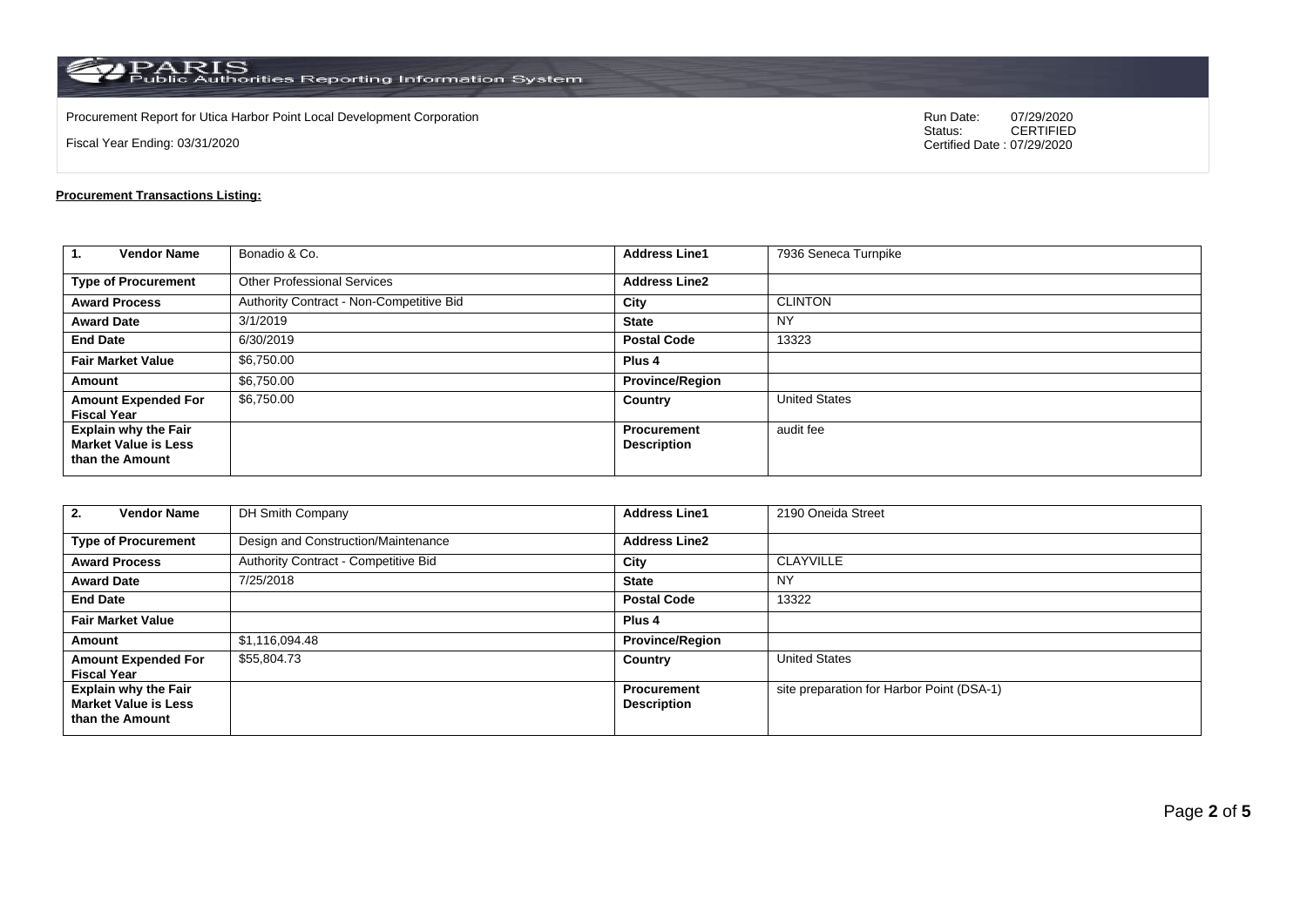PARIS<br>Public Authorities Reporting Information System

Procurement Report for Utica Harbor Point Local Development Corporation Run Date: 07/2020 Run Date: 07/2020 Run Date: 07/2020 Run Date: 07/2020 Run Date: 07/2020 Run Date: 07/2020 Run Date: 07/2020 Run Date: 07/2020 Run Da

Fiscal Year Ending: 03/31/2020

07/29/2020<br>CERTIFIED Certified Date : 07/29/2020

| <b>Vendor Name</b><br>3.                                                      | Elan Planning                        | <b>Address Line1</b>                     | 18 Division Street                                                          |
|-------------------------------------------------------------------------------|--------------------------------------|------------------------------------------|-----------------------------------------------------------------------------|
| <b>Type of Procurement</b>                                                    | <b>Consulting Services</b>           | <b>Address Line2</b>                     |                                                                             |
| <b>Award Process</b>                                                          | Authority Contract - Competitive Bid | City                                     | SARATOGA SPRINGS                                                            |
| <b>Award Date</b>                                                             | 4/2/2018                             | <b>State</b>                             | NY                                                                          |
| <b>End Date</b>                                                               |                                      | <b>Postal Code</b>                       | 12866                                                                       |
| <b>Fair Market Value</b>                                                      |                                      | Plus 4                                   |                                                                             |
| Amount                                                                        | \$148,185.66                         | <b>Province/Region</b>                   |                                                                             |
| <b>Amount Expended For</b><br><b>Fiscal Year</b>                              | \$148,185.66                         | Country                                  | <b>United States</b>                                                        |
| <b>Explain why the Fair</b><br><b>Market Value is Less</b><br>than the Amount |                                      | <b>Procurement</b><br><b>Description</b> | general planning and coordination of redevelopment efforts for Harbor Point |

| <b>Vendor Name</b><br>-4.                                                     | Harris Beach, PLLC                       | <b>Address Line1</b>                     | 726 Exchange Street  |
|-------------------------------------------------------------------------------|------------------------------------------|------------------------------------------|----------------------|
| <b>Type of Procurement</b>                                                    | Legal Services                           | <b>Address Line2</b>                     |                      |
| <b>Award Process</b>                                                          | Authority Contract - Non-Competitive Bid | City                                     | <b>BUFFALO</b>       |
| <b>Award Date</b>                                                             | 2/21/2018                                | <b>State</b>                             | <b>NY</b>            |
| <b>End Date</b>                                                               |                                          | <b>Postal Code</b>                       | 14210                |
| <b>Fair Market Value</b>                                                      | \$32,362.71                              | Plus <sub>4</sub>                        |                      |
| Amount                                                                        | \$32,362.71                              | <b>Province/Region</b>                   |                      |
| <b>Amount Expended For</b><br><b>Fiscal Year</b>                              | \$32,362.71                              | Country                                  | <b>United States</b> |
| <b>Explain why the Fair</b><br><b>Market Value is Less</b><br>than the Amount |                                          | <b>Procurement</b><br><b>Description</b> | legal fees           |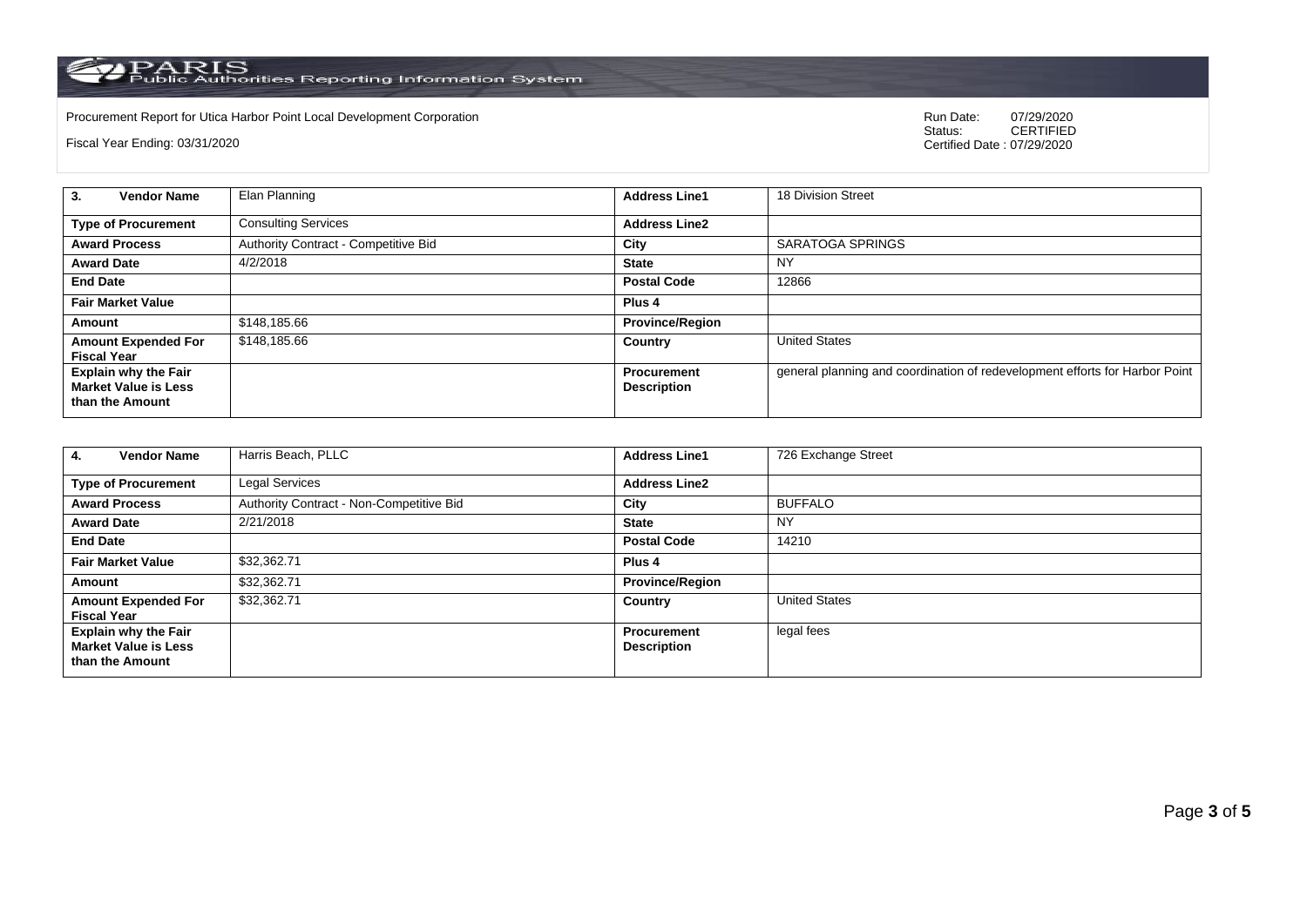PARIS<br>Public Authorities Reporting Information System

Procurement Report for Utica Harbor Point Local Development Corporation **Run Date:** 07/29/2020<br>Status: CERTIFIED

Fiscal Year Ending: 03/31/2020

CERTIFIED Certified Date : 07/29/2020

| <b>Vendor Name</b><br>5.                                                      | Oneida Herkiner Solid Waste              | <b>Address Line1</b>              | 1600 Genesee Street            |
|-------------------------------------------------------------------------------|------------------------------------------|-----------------------------------|--------------------------------|
| <b>Type of Procurement</b>                                                    | Other                                    | <b>Address Line2</b>              |                                |
| <b>Award Process</b>                                                          | Authority Contract - Non-Competitive Bid | City                              | <b>UTICA</b>                   |
| <b>Award Date</b>                                                             | 8/1/2019                                 | <b>State</b>                      | <b>NY</b>                      |
| <b>End Date</b>                                                               |                                          | <b>Postal Code</b>                | 13502                          |
| <b>Fair Market Value</b>                                                      | \$65,612.50                              | Plus <sub>4</sub>                 |                                |
| Amount                                                                        | \$65,612.50                              | <b>Province/Region</b>            |                                |
| <b>Amount Expended For</b><br><b>Fiscal Year</b>                              | \$65,612.50                              | Country                           | <b>United States</b>           |
| <b>Explain why the Fair</b><br><b>Market Value is Less</b><br>than the Amount |                                          | Procurement<br><b>Description</b> | Disposal of contaminated soils |

| <b>Vendor Name</b><br>6.                                                      | Scalzo, Zogby & Wittig                  | <b>Address Line1</b>                     | 120 Lomond Court     |
|-------------------------------------------------------------------------------|-----------------------------------------|------------------------------------------|----------------------|
| <b>Type of Procurement</b>                                                    | <b>Other Professional Services</b>      | <b>Address Line2</b>                     |                      |
| <b>Award Process</b>                                                          | Non Contract Procurement/Purchase Order | City                                     | <b>UTICA</b>         |
| <b>Award Date</b>                                                             |                                         | <b>State</b>                             | <b>NY</b>            |
| <b>End Date</b>                                                               |                                         | <b>Postal Code</b>                       | 13502                |
| <b>Fair Market Value</b>                                                      |                                         | Plus <sub>4</sub>                        |                      |
| Amount                                                                        |                                         | <b>Province/Region</b>                   |                      |
| <b>Amount Expended For</b><br><b>Fiscal Year</b>                              | \$6,291.78                              | Country                                  | <b>United States</b> |
| <b>Explain why the Fair</b><br><b>Market Value is Less</b><br>than the Amount |                                         | <b>Procurement</b><br><b>Description</b> | property insurance   |